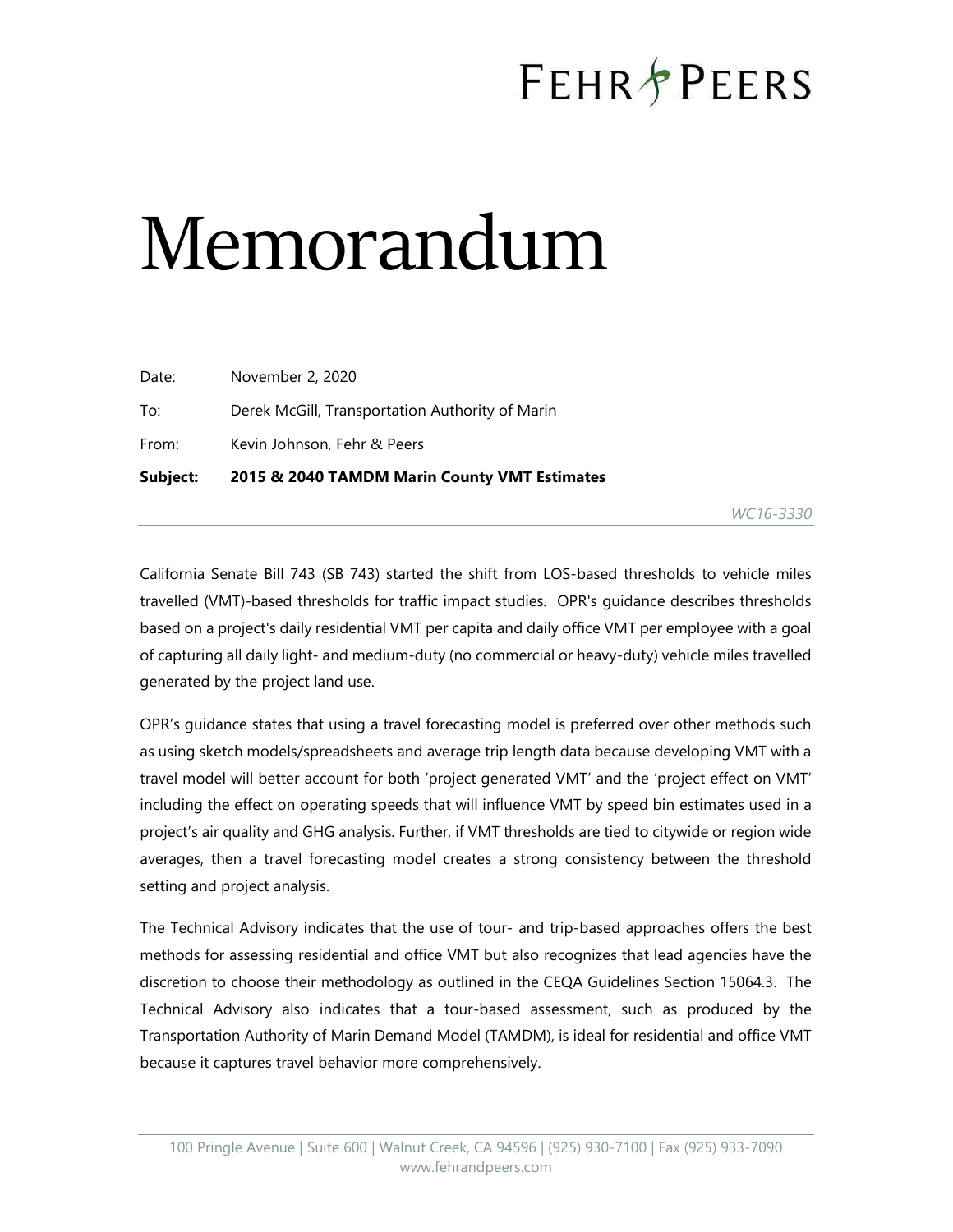

The Technical Advisory also states that when using a travel forecasting model, the analysts should verify that it is accurate within the project study area and contains sufficient sensitivity to projectscale changes. Regional models, such as the MTC Model, off the shelf do not usually contain this level of accuracy and sensitivity for local area applications and should be calibrated and validated within the study area. This process is usually referred to as a sub-area validation. A sub-area validation was conducted for Marin County as part of the TAMDM model development process.

## VMT Quantification

The new CEQA Guidelines Section 15064.3(b)(4) establishes that the lead agency has discretion to choose the most appropriate methodology to evaluate a project's vehicle miles traveled, including whether to express the change in absolute terms, per capita, per household or in any other measure. A lead agency may use models to estimate a project's vehicle miles traveled, and may revise those estimates to reflect professional judgment based on substantial evidence. Any assumptions used to estimate vehicle miles traveled and any revisions to model outputs should be documented and explained in the environmental document prepared for the project. The standard of adequacy in Section 15151 shall apply to the analysis described in this section.

The guidelines cover residential, office, and retail land uses. Lead agencies, using more locationspecific information, may develop their own methodology and thresholds for other land use types. For all VMT estimates, the method should capture the full trip length to the extent feasible and reasonable.

- For residential land uses, the guidelines recommend using automobile VMT per capita for home-based trips. In this form, the VMT per capita represents the VMT generated by household residents for only trips with one trip end at the household.
- For office land uses, the guidelines recommend using automobile VMT per worker for workrelated trips only. In this form, the VMT per capita represents the VMT generated by workers for only trips with one trip end at the work location.
- For retail land uses, the guidelines recommend using total automobile VMT.

The following VMT estimates were produced using the 2015 and 2040 TAMDM models for all 1,400 analysis zones within Marin County as well as for the entire Bay Area. Fehr & Peers has developed three different TAMDM VMT quantification methodologies and post-processors to produce three different measures of VMT to provide lead agencies with a range of VMT quantification options to choose from.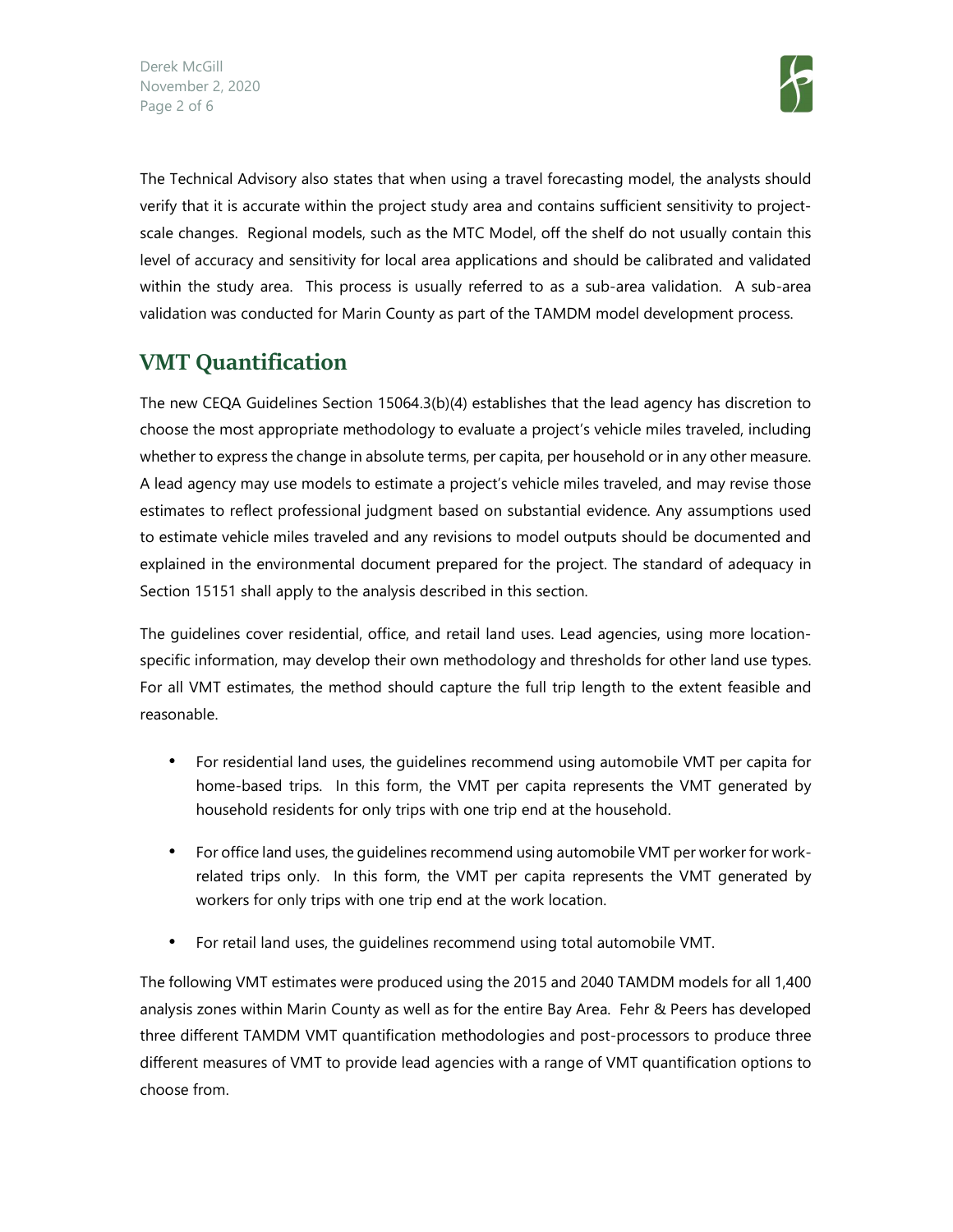Derek McGill November 2, 2020 Page 3 of 6



#### Residential Land Uses

Table 1 provides a summary of total VMT, residents, and VMT per resident for all the Bay Area, Marin County, and all Marin County jurisdictions under 2015 and 2040 conditions. The residential VMT per capita includes all home-based trip purposes (work, discretionary, easting out, escort, maintenance, school, shopping, university, and visiting) included in the TAMDM model but does not include work-based trips such as going out for lunch or running an errand where work location is the origin of the trip.

| <b>Jurisdiction</b>  | <b>2015 VMT</b> | 2015<br><b>Residents</b> | <b>2015 VMT</b><br>Per<br><b>Resident</b> | <b>2040 VMT</b> | 2040<br><b>Residents</b> | <b>2040 VMT</b><br>Per<br><b>Resident</b> |
|----------------------|-----------------|--------------------------|-------------------------------------------|-----------------|--------------------------|-------------------------------------------|
| Bay Area             | 100,392,495     | 7,532,524                | 13.3                                      | 118,859,960     | 9,352,613                | 12.7                                      |
| Marin County         | 4,091,984       | 259,376                  | 15.8                                      | 4,105,648       | 273,626                  | 15.0                                      |
| <b>Belvedere</b>     | 50,457          | 2,023                    | 24.9                                      | 34,834          | 2,023                    | 17.2                                      |
| Corte Madera         | 150,134         | 9,555                    | 15.7                                      | 126,300         | 10,143                   | 12.5                                      |
| Fairfax              | 119,502         | 7,361                    | 16.2                                      | 150,760         | 8,327                    | 18.1                                      |
| Larkspur             | 193,775         | 12,400                   | 15.6                                      | 185,010         | 13,604                   | 13.6                                      |
| Marin Unincorporated | 1,262,744       | 68,411                   | 18.5                                      | 1,309,315       | 71,522                   | 18.3                                      |
| Mill Valley          | 225,215         | 14,266                   | 15.8                                      | 184,049         | 14,266                   | 12.9                                      |
| Novato               | 938,839         | 55,344                   | 17.0                                      | 904,489         | 57,953                   | 15.6                                      |
| Ross                 | 33,664          | 2,385                    | 14.1                                      | 28,525          | 2,385                    | 12.0                                      |
| San Anselmo          | 168,940         | 12,366                   | 13.7                                      | 206,294         | 13,468                   | 15.3                                      |
| San Rafael           | 696,732         | 58,820                   | 11.8                                      | 721,791         | 63,284                   | 11.4                                      |
| Sausalito            | 105,783         | 7,265                    | 14.6                                      | 105,953         | 7,471                    | 14.2                                      |
| Tiburon              | 146,199         | 9,180                    | 15.9                                      | 148,328         | 9,180                    | 16.2                                      |

#### Table 1: Marin County Residential VMT Per Capita

Source: 2015 and 2040 TAMDM.

#### Office Land Uses

Table 2 provides a summary of total VMT, workers, and VMT per worker for all the Bay Area, Marin County, and all Marin County jurisdictions under 2015 and 2040 conditions. The office VMT per capita includes all work-related trip purposes including home-based work and work-based but does not include other home-based trip purposes.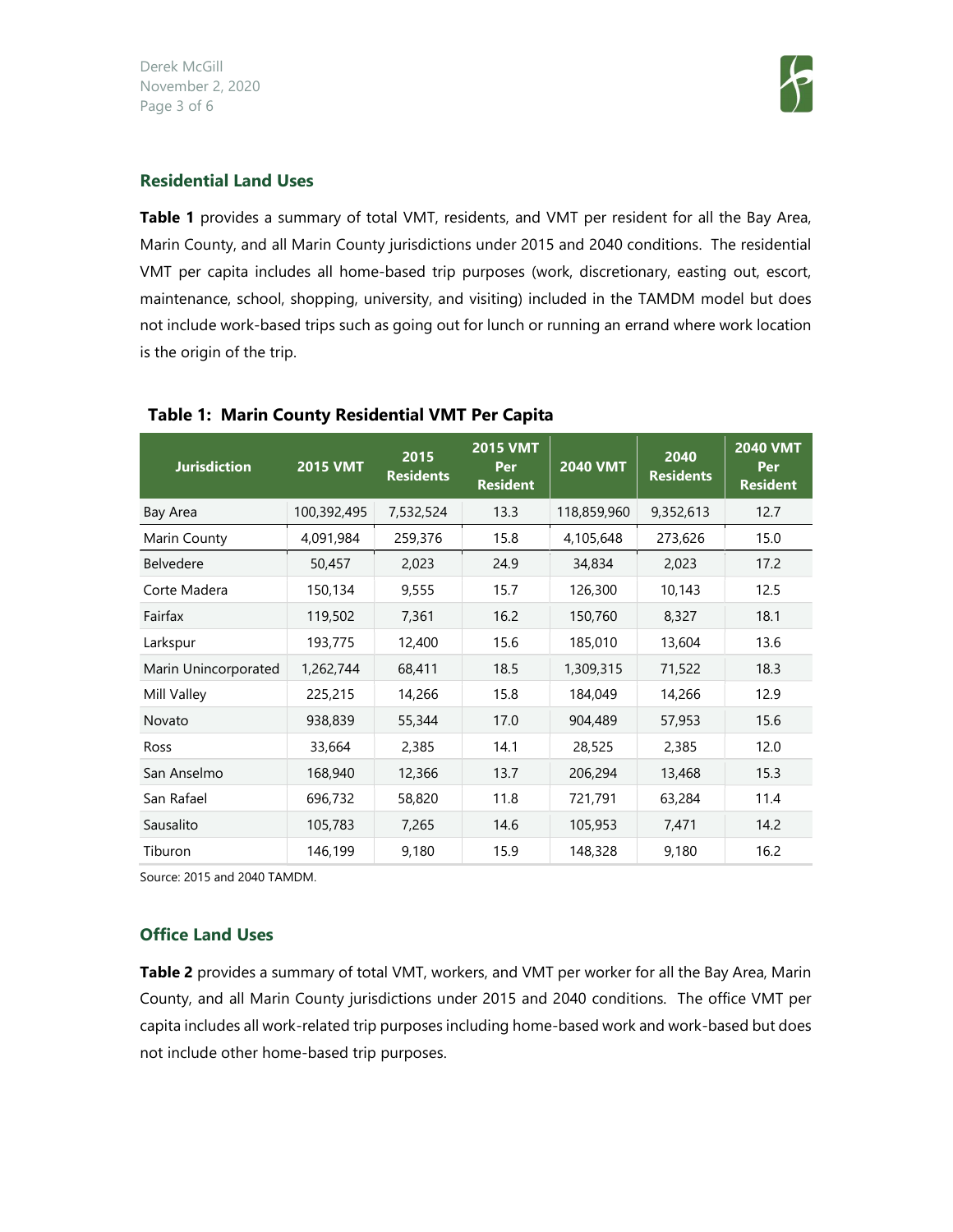

| <b>Jurisdiction</b>  | <b>2015 VMT</b> | 2015<br><b>Workers</b> | <b>2015 VMT</b><br><b>Per Worker</b> | <b>2040 VMT</b> | 2040<br><b>Workers</b> | <b>2040 VMT</b><br><b>Per Worker</b> |
|----------------------|-----------------|------------------------|--------------------------------------|-----------------|------------------------|--------------------------------------|
| Bay Area             | 60,395,277      | 3,685,114              | 16.4                                 | 69,650,054      | 4,691,492              | 14.8                                 |
| Marin County         | 2,631,995       | 127,205                | 20.7                                 | 2,666,048       | 135,773                | 19.6                                 |
| <b>Belvedere</b>     | 15,672          | 493                    | 31.8                                 | 17,825          | 489                    | 36.5                                 |
| Corte Madera         | 143,497         | 8,111                  | 17.7                                 | 138,761         | 8,745                  | 15.9                                 |
| Fairfax              | 26,397          | 1,575                  | 16.8                                 | 47,541          | 1,764                  | 27.0                                 |
| Larkspur             | 134,462         | 7,009                  | 19.2                                 | 147,389         | 7,233                  | 20.4                                 |
| Marin Unincorporated | 519,535         | 20,627                 | 25.2                                 | 479,546         | 20,476                 | 23.4                                 |
| Mill Valley          | 162,115         | 7,179                  | 22.6                                 | 150,187         | 7,237                  | 20.8                                 |
| Novato               | 501,075         | 24,783                 | 20.2                                 | 499,615         | 26,965                 | 18.5                                 |
| Ross                 | 14,087          | 613                    | 23.0                                 | 5,753           | 449                    | 12.8                                 |
| San Anselmo          | 69,994          | 3,474                  | 20.1                                 | 68,844          | 3,518                  | 19.6                                 |
| San Rafael           | 806,236         | 43,488                 | 18.5                                 | 841,869         | 48,105                 | 17.5                                 |
| Sausalito            | 164,087         | 6,778                  | 24.2                                 | 174,448         | 7,498                  | 23.3                                 |
| Tiburon              | 74,838          | 3,075                  | 24.3                                 | 94,269          | 3,294                  | 28.6                                 |

#### Table 2: Marin County Office VMT Per Capita

Source: 2015 and 2040 TAMDM

#### Total VMT

CEQA impact analysis should strive to provide a complete picture of the VMT effects on the environment. Current practice relies on estimates of total weekday VMT. Both 'project generated VMT' and the 'project effect on VMT' are recommended to fully account for VMT effects that may include changes to VMT generation from neighboring land uses. Total weekday VMT includes all vehicle trips, vehicle types, project land uses, and trip purposes. This contrasts with the OPR Technical Advisory recommendation to use partial VMT for individual land uses such as residential and office.

While separating land uses within a project deviates from the conventional CEQA practice of identifying 'project' impacts, it may prove useful for streamlining environmental review related to VMT especially when relying on map-based screening. Understanding where built environment conditions create low residential and worker VMT is substantial evidence that could help support conclusions that adding similar land uses to those areas would create similar outcomes. For projects that may be subject to further scrutiny from neighbors or opposition groups, only reporting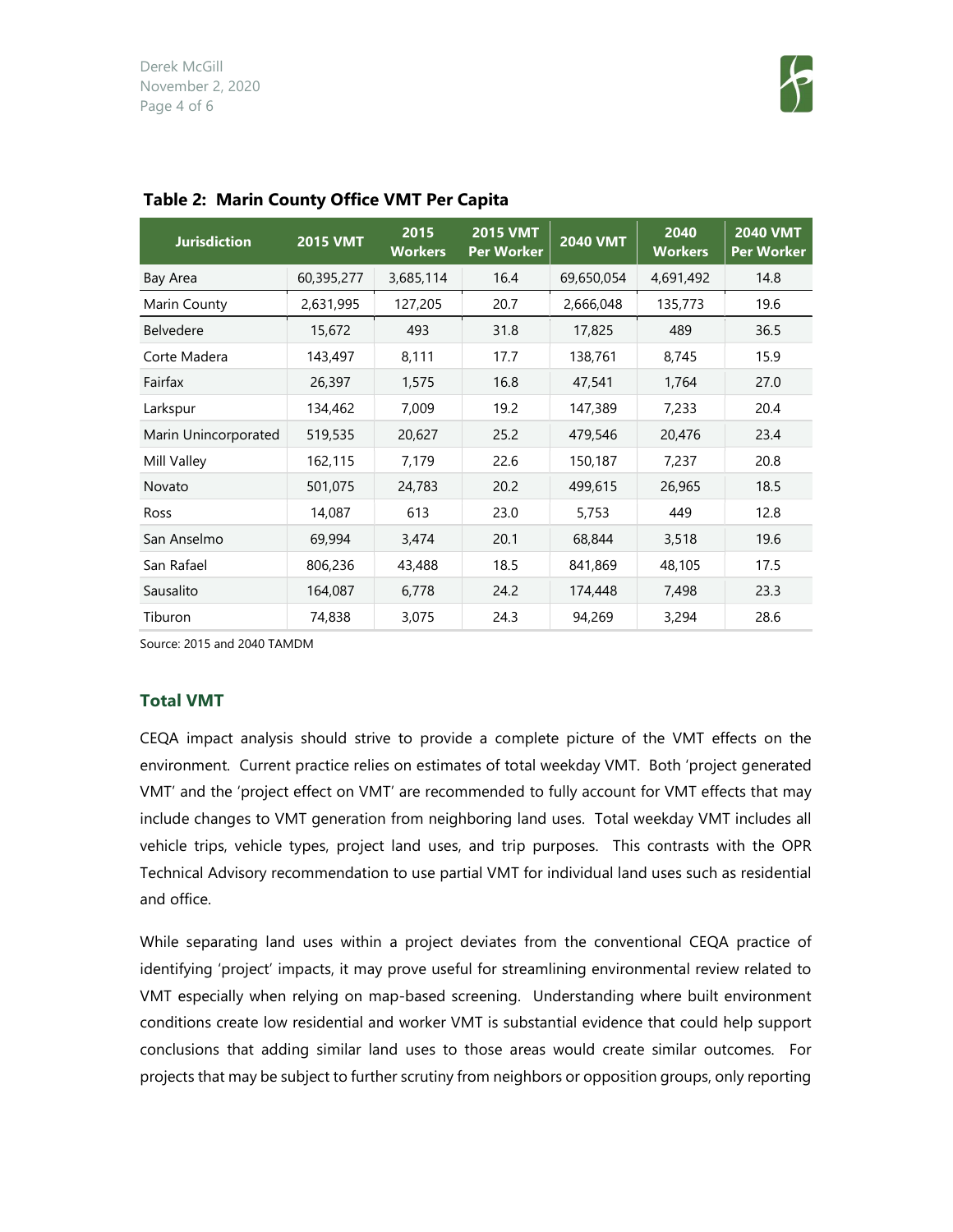

a portion of VMT from select trip purposes or tours and limiting the VMT to light-duty vehicles could be considered an incomplete analysis of VMT.

Project applicants may also have concerns with the separation of land uses because it may produce VMT forecasts that dilute the benefits of their projects. For example, mixed-use projects help reduce VMT by shortening vehicle trip lengths or reducing vehicle trips because of the convenience of walking, bicycling, or using transit between project destinations. To quantify these effects with models used in current practice requires analyzing the project as whole.

For these reasons, lead agencies should consider including total VMT in their analysis and express if as total VMT per service population (i.e., population plus employment, population plus employment plus students, population plus employment plus visitors) if using an efficiency metric form. If reporting individual components of total VMT is meaningful for impact analysis, then separate processing can usually be done to isolate light-duty vehicle VMT from heavy-duty vehicle VMT as well as to provide VMT by trip tours or purposes. Producing land use specific VMT is the most difficult when using local and regional travel forecasting models because trip generation estimates are largely based on population and employment instead of land uses or the trip assignment step in the model does not retain the original land use generator of the trips in the final origin-destination trip tables.

Table 3 provides a summary of Total VMT, service population (population plus employment), and Total VMT per service population for all the Bay Area, Marin County, and all Marin County jurisdictions under 2015 and 2040 conditions. The VMT quantification includes VMT from all vehicle types and trip purposes included in TAMDM.